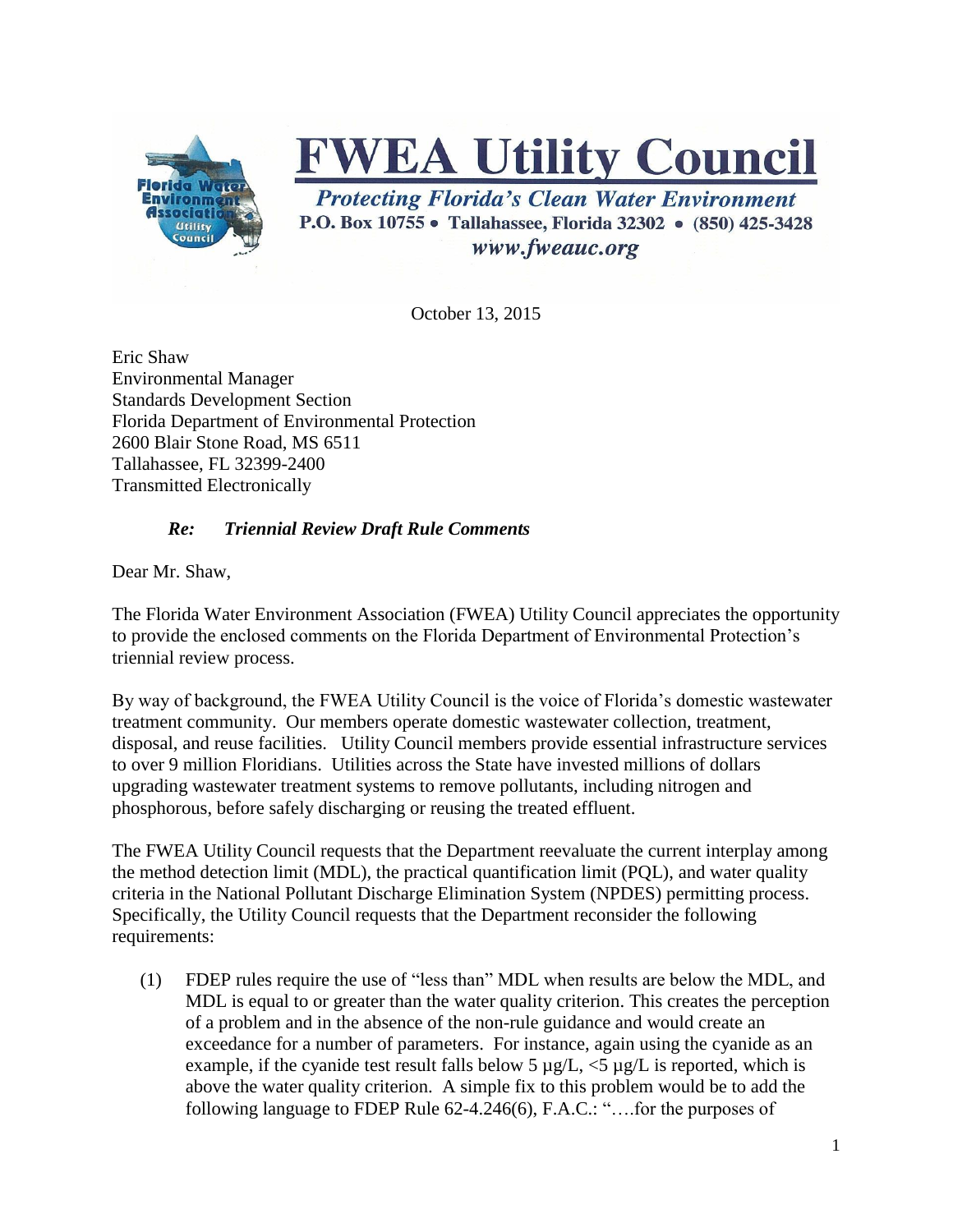regulatory reporting results less than the regulatory MDL shall be reported by entering a less than sign "<" followed by water quality standard or effluent limit, whichever is lower. A value of one-half the Department-established MDL or one-half the effluent limit, whichever is lower, shall be used for that result when necessary to calculate an average for that parameter. Values less than the Department-established MDL are considered to demonstrate compliance with an effluent limitation." Codifying the guidance language would eliminate the perception and concerns of the guidance being challenged. The language proposed above provides additional clarity by reporting less than water quality criterion instead of the MDL which is above the water quality criterion limit and for parameters without a water quality criterion limit allows the use of one-half the Department-established MDL.

- (2) FDEP Rule 62-4.246 also occasionally creates reporting problems in situations where the water quality criterion is between the Department-established MDL and PQL. For example, copper has a marine water criterion of 3.2 µg/L, MDL of 1 µg/L, and PQL of 4 µg/L. The guidance indicates that results between 1 and 4 µg/L should be reported as 1  $\mu$ g/L, e.g. PQL= 4  $\mu$ g/L and MDL = 1  $\mu$ g/L and result is 3.3  $\mu$ g/L the permittee would report 1  $\mu$ g/L, but if the permittee's laboratory has a PQL= 3.0  $\mu$ g/L and MDL = 1 µg/L and result is 3.3 µg/L the permittee would report 3.3 µg/L, an exceedance. The concern being that the permittee is penalized for using a more accurate lab. A possible solution for the purposes of the regulatory reporting would be that if the permittee's laboratory MDL/PQL are less than or equal to the Department-established MDL and PQL, then a permittee may utilize the Department-established PQL.
- (3) FDEP Rule 62-4.246(6)(a) could benefit from clarification of what is meant by "the laboratory's MDLs and PQLs" and MDLs and PQLs incorporated in the permit. Confusion arises when dilution results in increases to the specific sample run MDL and/or PQL. While the intent appears to be that the laboratory's instrument MDL and PQL be utilized, this is unclear. A possible solution would be to modify 62- 4.246(6)(a) as follows "…. The Department-established MDLs and PQLs at the time of permit issuance shall constitute the minimum reporting levels for each parameter for the life of the permit unless otherwise specified. The Department shall not accept results for which the laboratory's instrument MDLs or PQLs are greater than those incorporated in the permit. All results with laboratory instrument MDLs and PQLs lower than those established in the permit shall be reported to the Department. Unless otherwise specified, all subsequent references to MDL and PQL pertain to the Department-established MDLs and PQLs applicable to the permit at the time of issuance."

The FWEA Utility Council also requests that the Department modify chapters 62-302 and 62- 303 to facilitate the Department's hierarchical interpretation of the narrative nutrient criterion. Presently, the only specified approach that FDEP can set a site specific interpretation of the narrative criterion through the impaired waters rule is by setting a nutrient total maximum daily load (TMDL). In some circumstances, however, an evaluation of water body may lead to a conclusion that the water body has biological limitations, but those limitations are not due to nutrient loadings. For instance, hydrologic modifications may lead to failing stream condition index or a water body may be naturally eutrophic. In such circumstances, a nutrient TMDL is not an appropriate outcome, because the water body is not nutrient-impaired. In the alternative,